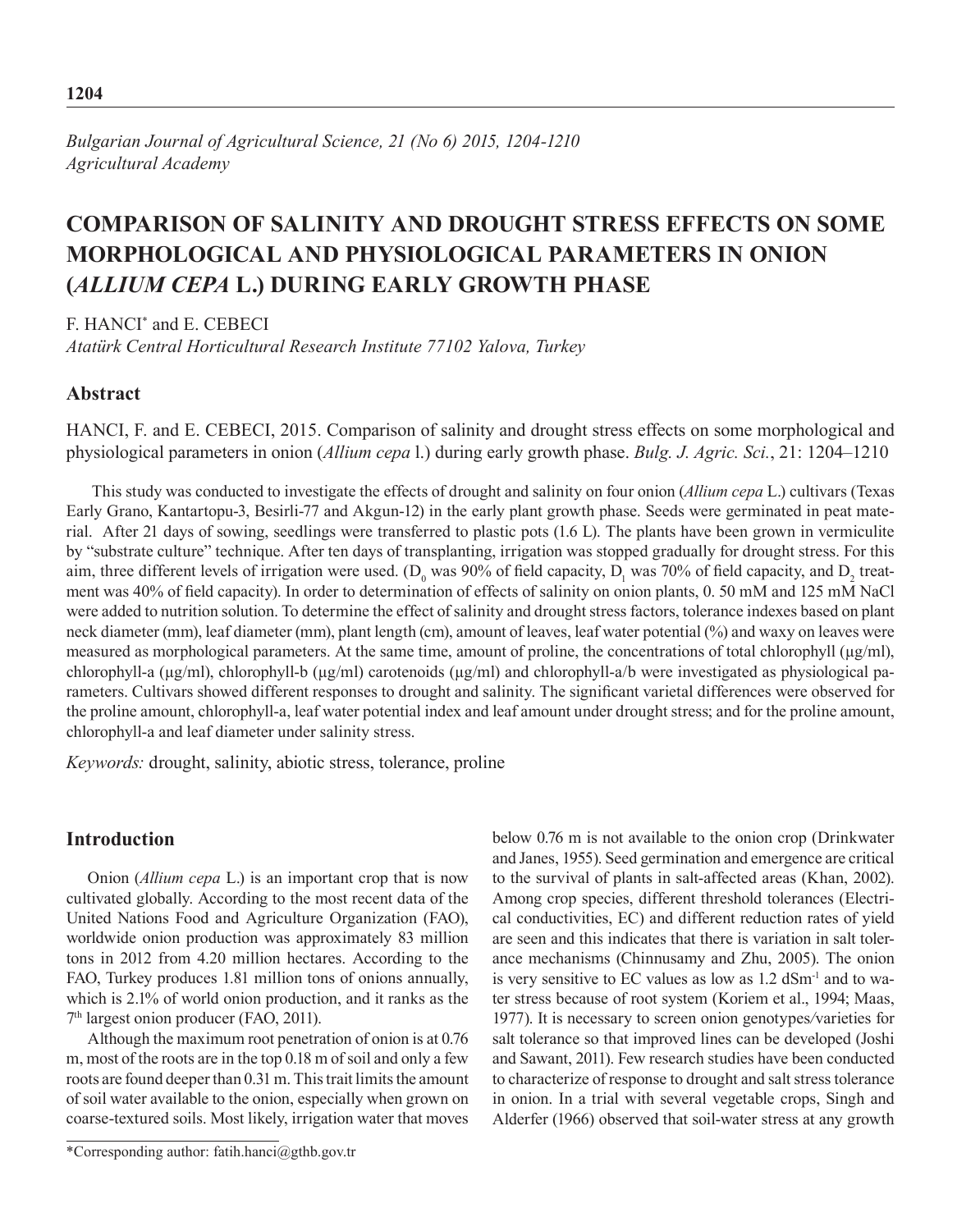stage leads to reduction in quality characters of onion. Dragland (1974) reported that, when compared to an unstressed control treatment, an imposed 3-week-long drought early in the season reduced onion yield more than when the 3-week drought was imposed near the end of the growing season. Jafarzadeh and Aliasgharzad (2001), Mangal et al. (1991), Stino et al. (1972), Wannamaker and Pike (1987) have investigated the influence of salinity on seed germination, growth, flavor, and yield attributes in onion. Our previous study has shown that there are significant differences among onion cultivars for salinity tolerance (Hanci et al., 2012).

The purpose of this study was to compare the effects of drought and salt stress on four onion cultivars using both morphological and physiological parameters in early growth phase and determine the differences of cultivars.

## **Materials and Methods**

The study was conducted between 2012 and 2013. The morphological and physiological changes of several local onion cultivars in Turkey were tested at different irrigation and salinity levels. 'Kantartopu-3' (Medium/large size, middle/ long day, dark yellow skin), 'Akgün-12' (Small/medium size, middle-day, dark yellow skin) and 'Besirli-77' (Small/medium size, middle-long day, dark red skin) seeds were obtained from the Atatürk Central Horticultural Research Institute in Yalova. 'Texas Early Grano' seeds were provided by the commercial seeds sales office. Seeds of onion were sown in viols which filled with perlite/peat (1:1) mixture. Three weeks old onion seedlings were then transplanted into 1.6 liter pots. These pots were filled with 1.5 liter of vermiculite. The transplanted onion seedlings were watered a two-days period with Hoagland's solution (Hoagland and Arnon, 1950) before initiating water treatments in order to improve root development. The experiments were conducted in the laboratories of the Department of Vegetable Breeding and Tissue Culture, and Greenhouse at the Atatürk Central Horticultural Research Institute.

### *Drought Experiment*

Six pots with one seedling each were randomly assigned to each of the three levels of water until end of the experiment. Drought treatments were started 10 days after transplanting. The amount of water to be added was determined based on the percentage of pot water capacity. Pot (included vermiculite) water content by gravimetric test was observed in the end of drought stress application ( $D_0$  was 90% of field capacity,  $D_1$  was 70% of field capacity, and  $D_2$  treatment was 40% of field capacity). The 70% field (pot) capacity was chosen as drought starting point because Sanders (1997) reported that this soil moisture rate is minimum point for onion. Applica-

tion of drought stress was designed according to Djekoun and Planchon (1991) method with little modification. Djekoun and Planchon applied stress by stopping watering for 4, 8 and 10 days, whereas we formed drought by stop watering for five days.  $D_0$  = control (90% FC), the plant watering at the twoday period.  $D_1$ : (70%) beginning of drought stress carried by stops watering to plants during five days.  $D_2$ : (40%) drought stress, carried by stop watering to plants during ten days.

### *Salinity Experiment*

Six pots with one seedling each were randomly assigned to each of the three levels of salinity until end of the experiment. Salt treatments were started with the drought treatments. Salinity level in the nutrition solution was increased by steps of 25 mM per irrigation until the final NaCl concentration was reached 50 Mm  $(S_1)$  and 125 Mm  $(S_2)$ . Nutrition solution without NaCl served as the control  $(S_0)$ .

### *Measurements*

For determination of tolerance differences between cultivars using morphological parameters, salt/drought tolerance indexes were calculated based on plant neck diameter (mm), plant lenght (cm), leaf number (amount), leaf diameter (mm) after five weeks of transplanting. Also waxiness on leaves was measured according to the International Union for the Protection of New Varieties of Plants (UPOV). On the other hand, assessments of total chlorophyll ( $\mu$ g/ml), chlorophyll-a (µg/ml), chlorophyll-b (µg/ml), chlorophyll a/b, proline (μmol/g), leaf water potential (%) and carotenoids content (µg/ml) were performed as physiological parameters. Chlorophyll and carotenoids content was determined in 80% acetone extract. After centrifugation (14.000 rpm, 20 min) the absorbance was read spectrophotometrically at 663, 652, 646 and 470 nm. The concentrations were calculated according to Lichtenthaler and Welburn (1983) method. Proline was extracted from a sample of 0.5 g fresh leaf material samples in 3% (w/v) aqueous sulphosalycylic acid and estimated using the ninhydrin reagent according to the method of Bates et al. (1973). The absorbance of fraction with toluene aspired from liquid phase was read at a wave length of 520 nm. Proline concentration was determined using a calibration curve and expressed as umol proline  $g<sup>1</sup>$  fresh weight. For comparison of multiple means, one-way ANOVA and the LSMeans Differences Student's test were used. Significant difference in statistical tests was set at *P* < 0.01.

## **Results**

The results were evaluated under two separate groups as physiological and morphological parameters for both drought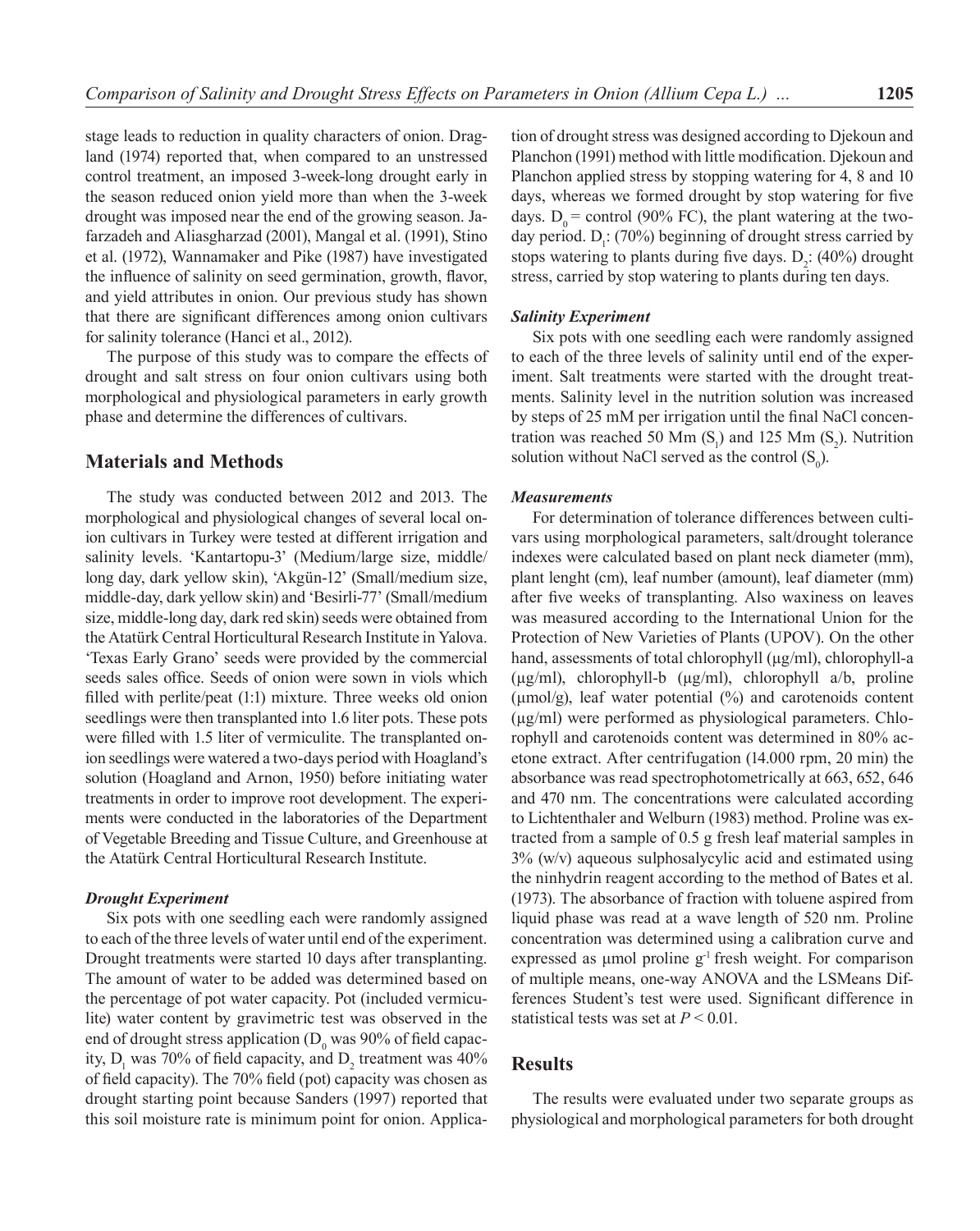and salinity. The results of variance analyses for the measured characters were presented in Table 1. According to results of drought experiment, proline amount, chlorophyll-a, tolerance index for leaf water potential and leaf amount were significant for three factors (cultivar, drought and their interaction) while total chlorophyll, chlorophyll-b, carotenoids, tolerance index for length, leaf diameter, neck diameter and waxiness were significant for the only drought. In the salinity experiment, proline amount, chlorophyll-a and tolerance index for leaf diameter were significant for three factors (cultivar, salinity and their interaction). Total chlorophyll, chlorophyll a/b, carotenoids, tolerance index for length, neck diameter, leaf amount and waxiness were significant for the only salinity (Table 1).

Generally, all physiological parameters were reduced by increased both drought and salinity level except for degree of leaf waxiness and proline amount. Results were summarized on the Tables 2 and 3. The change of proline and chlorophyll-a amount were significant for three factors (cultivar, drought/salinity and their interaction) ( $P < 0.01$ ). Proline increased significantly under both salinity and drought stress in comparison with control in all cultivars except for Besirli-77 cultivar under drought stress. The maximum mean proline content was recorded at  $D_2$  treatment in cultivar Texas Early Grano (12.89 μmol/g). The salinity caused stronger increase of proline levels than drought. For example, under drought

stress, the proline amount was increased from 4.16 μmol/g to 5.03 μmol/g which was 1.21 fold higher than control while under salinity stress; it was increased from 4.16 μmol/g to 7.28 μmol/g which was 1.75 fold higher than control in Kantartopu-3 cultivar. Chlorophyll-a decreased significantly under both salinity and drought stress in comparison with control in all cultivars except for Texas Early Grano cultivar under drought stress. Unlike proline amount, chlorophyll-a level was more decreased under drought conditions than salinity. For example, under drought stress, in Kantartopu-3 cultivar, the chlorophyll-a amount was decreased from 6.23 μmol/g to 0.97 μmol/g which was 0.15 fold lower than control but it was decreased from 6.23 μmol/g to 5.23 μmol/g which was 0.84 fold lower than control in salinity experiment. The change of leaf water potential (LWP) was effected for three factors (cultivar, stress and their interaction) only under drought stress. Leaf water potential (LWP) percentages were reduced by increased drought level. That effect was more pronounced in 'Akgun-12' and 'Besirli-77' than in other cultivars. For example, in the  $D_2$  treatment, leaf water potential was decreased from 91.45% to 84.68% which was 1.31 fold lower than control in "Texas Early Grano".

All morphological parameters were reduced by increased both drought and salinity level (Table 4). Under the drought conditions, only tolerance index for the amount of leaves  $(LA<sub>TI</sub>)$  was significantly affected from three factors (cultivar,

|                                          |          | Error |           | Experiment 1: F Ratios |                               | Experiment 2: F Ratios |           |                         |  |
|------------------------------------------|----------|-------|-----------|------------------------|-------------------------------|------------------------|-----------|-------------------------|--|
|                                          | C. Total |       | Cultivars | Drought                | Cultivars x<br><b>Drought</b> | Cultivars              | Salinity  | Cultivars x<br>Salinity |  |
| DF                                       | 47       | 36    | 3         | 2                      | <sub>(</sub>                  | 3                      | 2         | 6                       |  |
| $\mathbf{P}$                             |          |       | 73.66*    | 173.48*                | $41.08*$                      | $23.31*$               | $57.11*$  | $163.16*$               |  |
| ${}^{\dagger}C_{T}$                      |          |       | $2.01$ ns | $4.96*$                | $2.07$ ns                     | $3.59*$                | $5.46*$   | $0.73$ ns               |  |
| ${}^{\mathsf{L}}\mathsf{C}_{\mathsf{a}}$ |          |       | $3.29*$   | $8.44*$                | $4.53*$                       | $8.55*$                | $36.47*$  | $6.22*$                 |  |
| $\mathsf{C}_{\mathrm{b}}$                |          |       | $1.34$ ns | $3.92*$                | $0.88$ ns                     | $3.57*$                | $0.72$ ns | $1.77$ ns               |  |
| $C_{a/b}$                                |          |       | $0.26$ ns | $0.68$ ns              | $0.74$ ns                     | $0.98$ ns              | $8.07*$   | $2.02$ ns               |  |
| Lwp                                      |          |       | $15.32*$  | 50.99*                 | $7.67*$                       | $0.88$ ns              | $1.15$ ns | $0.39$ ns               |  |
| Crt                                      |          |       | $0.67$ ns | $3.56*$                | $0.91$ ns                     | $1.59$ ns              | $3.48*$   | $0.49$ ns               |  |
| $L_{\text{TI}}$                          |          |       | $1.93$ ns | $50.46*$               | $0.75$ ns                     | $1.57$ ns              | $59.31*$  | $1.11$ ns               |  |
| $LDM_{TI}$                               |          |       | $1.55$ ns | $17.48*$               | $0.51$ ns                     | $7.19*$                | $60.47*$  | $4.14*$                 |  |
| $\overline{\mathrm{NDM}}_{\mathrm{TI}}$  |          |       | $1.08$ ns | $36.60*$               | $0.64$ ns                     | $1.48$ ns              | 48.65*    | $2.46$ ns               |  |
| LA <sub>TI</sub>                         |          |       | $7.05*$   | $51.11*$               | $2.40*$                       | $4.15*$                | $24.62*$  | $1.60$ ns               |  |
| Wxn.                                     |          |       | 15.09*    | $90.13*$               | $2.30$ ns                     | $5.42*$                | $18.11*$  | $0.39$ ns               |  |

**Table 1 A two-way variance analysis** 

\*Significant ( $p < 0.01$ ), ns: Non significant F: Freedom, DF: Degree of freedom, C. Total: Corrected Total, C<sub>a</sub>: Chlorophyll a,  $C_{\rm b}$ : Chlorophyll b  $C_{\rm T}$ : Total Chlorophyll,  $C_{\rm a/b}$ : Chlorophyll a/b Crt: Carotenoids, P: Proline, LWP: Leaf Water Potential,  $L_{\rm T}$ Tolerance index for plant lenght,  $LDM_{TI}$  = Tolerance index for leaves diameter,  $NDM_{TI}$  = Tolerance index for neck diameter,  $LA<sub>TI</sub>$  = Tolerance index for amount of leaves Wxn.: Waxiness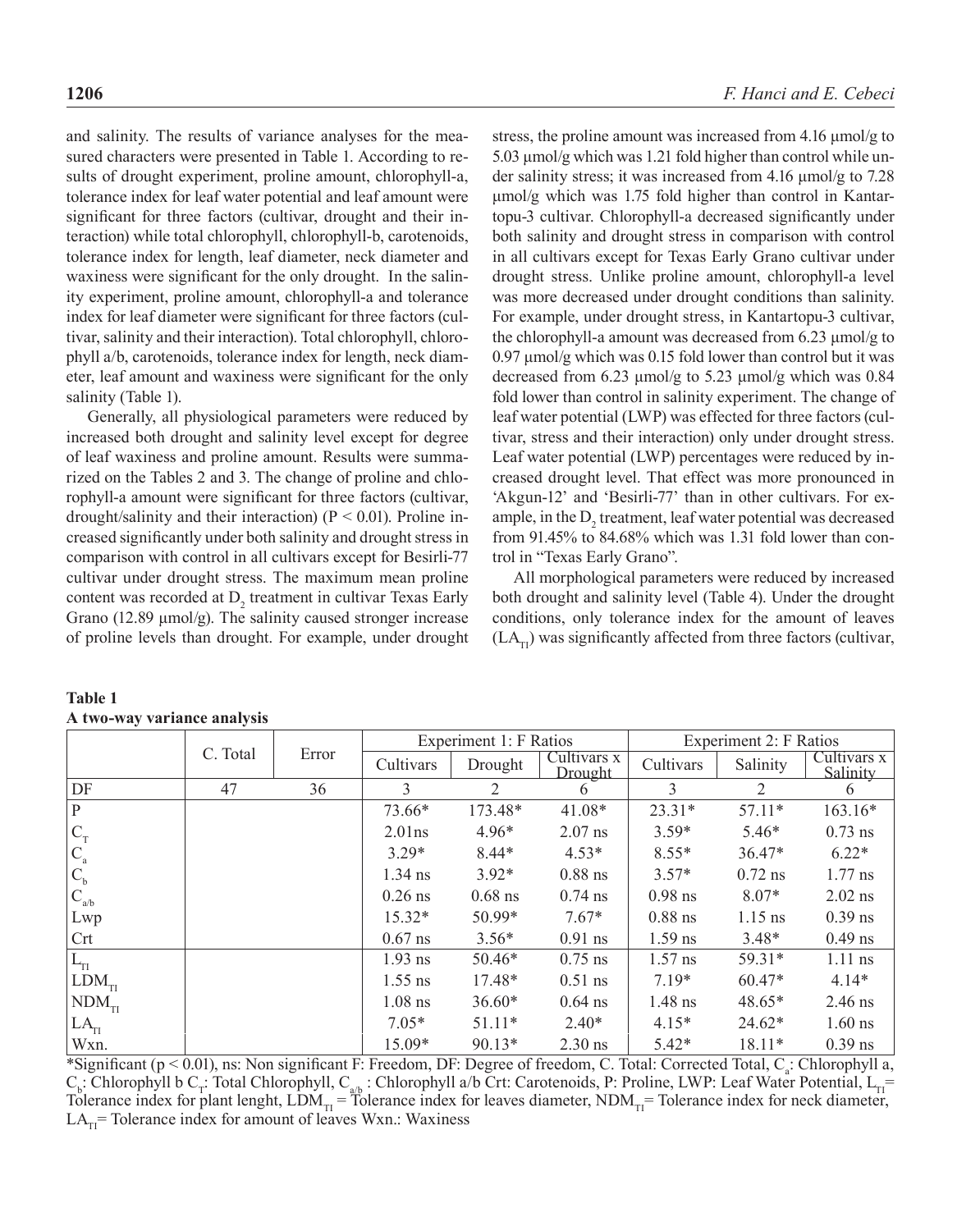### **Table 2**

| Clt.                               | Lv.      | C         |                   |                   |         | $C_{\tau}$         |                   | $C_{\rm a}/C_{\rm b}$ |                   |
|------------------------------------|----------|-----------|-------------------|-------------------|---------|--------------------|-------------------|-----------------------|-------------------|
|                                    |          | D         | S                 | D                 | S       | D                  | S                 | D                     | S                 |
|                                    | $\theta$ | 6.23 bc   | $6.23$ ab         | 4.64              | 4.64    | 12.18              | 12.18             | 1.44                  | 1.44              |
|                                    |          | 5.58 bcd  | $6.26$ ab         | 4.38              | 4.39    | 11.37              | 11.65             | 1.29                  | 1.53              |
|                                    | 2        | 5.25 cde  | 0.97d             | 4.56              | 6.15    | 11.43              | 10.26             | 1.2                   | 0.16              |
| Knt.<br>Akg.<br>Bsr.<br><b>TEG</b> | Avr.     | 5.68      | 4.49              | 4.52              | 5.06 a  | 11.66              | 11.36             | 1.3                   | 1.04              |
|                                    | $\Omega$ | 7.67a     | 7.67a             | 5.21              | 5.21    | 14.62              | 14.62             | 1.59                  | 1.59              |
|                                    |          | 5.49 bcd  | 6.11 <sub>b</sub> | 4.34              | 4.81    | 11.29              | 12.4              | 1.27                  | 1.35              |
|                                    | 2        | 4.48 de   | 3.98c             | 3.68              | 4.18    | 9.09               | 9.23              | 1.22                  | $\mathbf{1}$      |
|                                    | Avr.     | 5.88      | 5.92              | 4.41              | 4.73a   | 11.66              | 12.08             | 1.4                   | 1.31              |
|                                    | $\theta$ | $6.53$ ab | 6.53 ab           | 4.8               | 4.8     | 12.93              | 12.93             | 1.46                  | 1.46              |
|                                    |          | 4.71 de   | 3.48c             | 3.9               | 4.13    | 9.67               | 8.67              | 1.21                  | 0.88              |
|                                    | 2        | 5.01 cde  | 3.63c             | 3.82              | 4.1     | 9.95               | 8.84              | 1.31                  | 0.91              |
|                                    | Avr.     | 5.42      | 4.55              | 4.17              | 4.38 ab | 10.85              | 10.14             | 1.3                   | 1.08              |
|                                    | $\theta$ | 4.15e     | 4.15c             | 4.06              | 4.06    | 9.31               | 9.31              | 1.08                  | 1.08              |
|                                    |          | 5.53 bcd  | 3.93c             | 4.1               | 3.82    | 10.81              | 8.73              | 1.35                  | 1.09              |
|                                    | 2        | 4.76 de   | 3.14c             | 3.71              | 3.7     | 9.53               | 7.81              | 1.28                  | 0.89              |
|                                    | Avr.     | 4.81      | 3.74              | 3.95              | 3.86 b  | 9.88               | 8.62              | 1.2                   | 1.02              |
|                                    | $\theta$ | 6.15      | 6.15              | 4.68a             | 4.68    | 12.26a             | 12.26a            | 1.39                  | 1.39a             |
| Mean**                             |          | 5.33      | 4.94              | 4.18 ab           | 4.29    | $10.79$ ab         | $10.36$ ab        | 1.28                  | 1.21a             |
|                                    | 2        | 4.88      | 2.93              | 3.94 <sub>b</sub> | 4.56    | 10.00 <sub>b</sub> | 9.04 <sub>b</sub> | 1.25                  | 0.74 <sub>b</sub> |

\*Means within a column that have a different small letter are significantly different from each other ( $P < 0.01$ ). Lettering was made according to results of variance analyses \*\* Means average of each treatment. Clt= Cultivar, Lv=Stress level, Knt= 'Kantartopu-3',  $\text{Akg}$ ='Akgün-12',Bsr=Besirli-77, TEG=Texas Early Grano. D=Drought. S= Salinity.  $C_a$ = Chlorophyll-a,  $C_b$ = Chlorophyll-b,  $C_T$  Total Chlorophyll, Avr=Average of each cultivar.

# **Table 3**

### **The effect of drought and salinity on carotenoid, proline and leaves water potential**

| Clt.       | Lv.      |                   | $\mathrm{Crt}$    |                   | $\mathbf{P}$      | <b>LWP</b> |       |
|------------|----------|-------------------|-------------------|-------------------|-------------------|------------|-------|
|            |          | D                 | S.                | D                 | S                 | D          | S     |
|            | $\theta$ | 1.14              | 1.14              | 4.16 d            | $4.16 \text{ ef}$ | 95.67a     | 95.67 |
| Knt.       |          | 0.7               | 1.09              | 3.33 ef           | $6.00$ bcd        | 95.34a     | 92.44 |
|            | 2        | 0.57              | 0.54              | 5.03c             | 7.28 <sub>b</sub> | 93.64 ab   | 91.93 |
|            | Avr.     | 0.8               | 0.92              | 4.17              | 5.81              | 94.88      | 93.35 |
|            | $\Omega$ | 1.49              | 1.49              | 7.63 b            | 7.63 <sub>b</sub> | 95.84 a    | 95.84 |
| Akg.       |          | 0.84              | 1.13              | $3.11$ fg         | 6.16 bc           | 88.04 cd   | 95.26 |
|            | 2        | 0.68              | 0.65              | 7.71 <sub>b</sub> | 8.40 ab           | 78.68 e    | 94.45 |
|            | Avr.     | $\mathcal I$      | 1.09              | 6.15              | 6.06              | 87.52      | 95.18 |
|            | $\Omega$ | 1.24              | 1.24              | 3.57 def          | 3.57 ef           | 95.40 a    | 95.4  |
| Bsr.       |          | 0.66              | 0.55              | $2.55$ gh         | 2.92 f            | 89.23 bcd  | 93.64 |
|            | 2        | 0.79              | 0.64              | $3.14$ efg        | 4.89 cde          | 73.10 f    | 88.67 |
|            | Avr.     | 0.9               | 0.81              | 3.09              | 3.79              | 85.91      | 92.57 |
|            | $\Omega$ | 0.63              | 0.63              | 3.86 de           | 3.86 ef           | 91.45 abc  | 91.45 |
| <b>TEG</b> |          | 0.8               | 0.65              | 2.10h             | 6.61 <sub>b</sub> | 90.92 abc  | 92.1  |
|            | 2        | 0.79              | 0.44              | 8.80 a            | 12.89a            | 84.68 d    | 91.8  |
|            | Avr.     | 0.74              | 0.57              | 4.92              | 7.78              | 89.02      | 91.78 |
|            | $\Omega$ | 1.13a             | 1.13a             | 4.81              | 4.81              | 94.59      | 94.59 |
| Mean**     |          | 0.75 <sub>b</sub> | $0.85$ ab         | 2.77              | 5.42              | 90.88      | 93.36 |
|            | 2        | 0.71 b            | 0.57 <sub>b</sub> | 6.17              | 7.37              | 82.52      | 91.71 |

\*Means within a column that have a different small letter are significantly different from each other ( $P < 0.01$ ). Lettering was made according to results of variance analyses \*\* Means average of each treatment. Clt= Cultivar, Lv=Stress level, Knt= 'Kantartopu-3', Akg='Akgün-12',Bsr=Besirli-77, TEG=Texas Early Grano. D=Drought. S= Salinity. Avr=Average of each cultivar. Crt: Carotenoids, P: Proline, LWP: Leaf Water Potential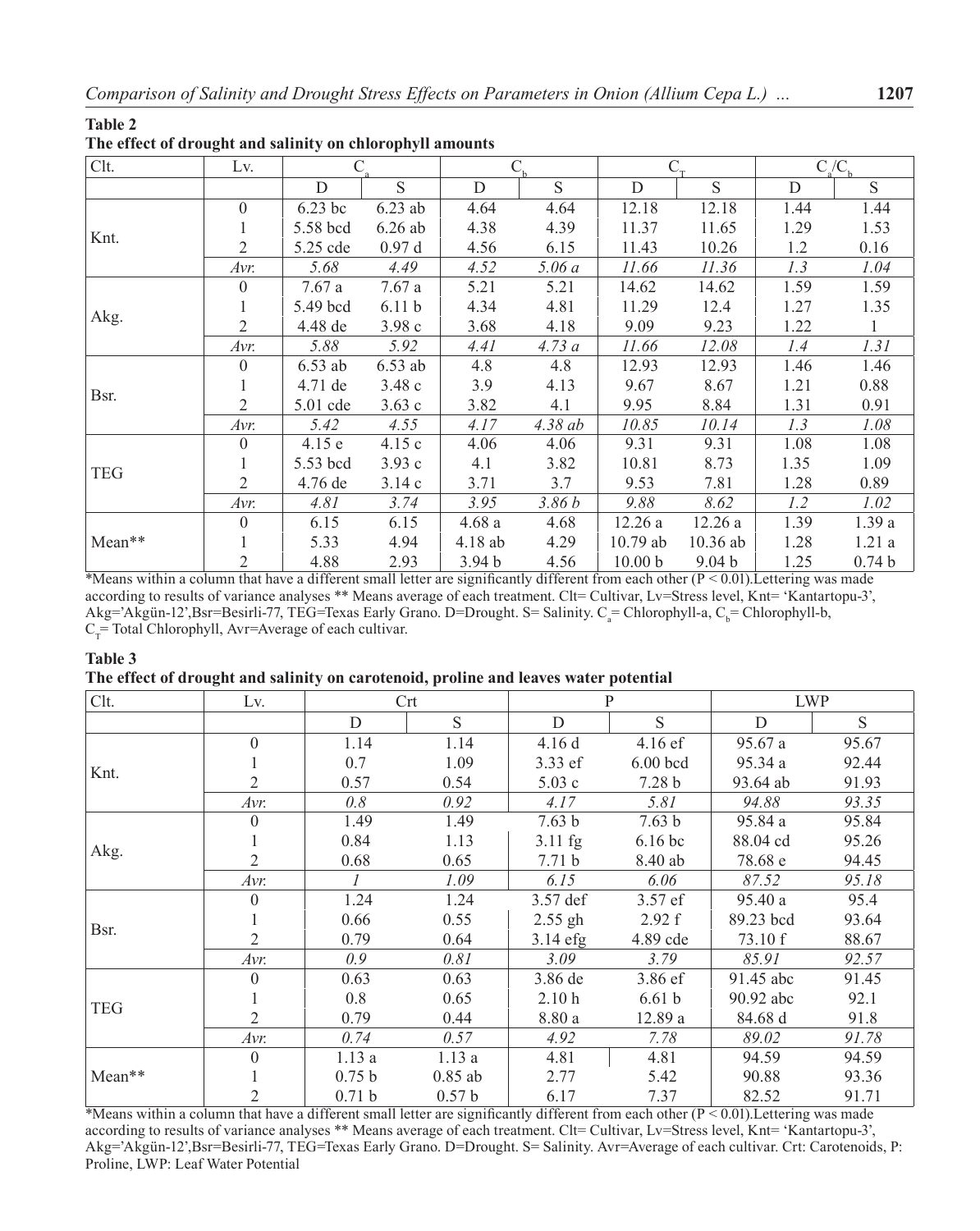| Clt.       | Lv.            | Tolerance Index      |         |                        |            |                        |         |                   |         |                   |                   |  |
|------------|----------------|----------------------|---------|------------------------|------------|------------------------|---------|-------------------|---------|-------------------|-------------------|--|
|            |                | $L_{\text{TI}}(\% )$ |         | $LDM_{\text{tr}}(\% )$ |            | $NDM_{\text{TI}}(\% )$ |         | $LA_{\rm TI}(\%)$ |         | Wxn               |                   |  |
|            |                | D                    | S       | D                      | S          | D                      | S       | D                 | S       | D                 | S                 |  |
|            | $\theta$       | 100                  | 100     | 100                    | 100a       | 100                    | 100a    | 100a              | 100     | 1.5               | 1.5               |  |
| Knt.       |                | 82.63                | 83.44   | 71.21                  | 98.65 a    | 73.86                  | 98.67 a | $90.00$ ab        | 90      | 3                 | 2.5               |  |
|            | 2              | 65.94                | 75.75   | 63.25                  | $61.60$ de | 60.94                  | 61.88 b | 85.00 bc          | 78.75   | 6.5               | 3.5               |  |
|            | Avr.           | 82.85                | 86.4    | 78.15                  | 86.75      | 78.26                  | 86.85   | 91.67             | 89.58   | 3.67              | 2.5               |  |
|            | $\theta$       | 100                  | 100     | 100                    | 100a       | 100                    | 100a    | 100               | 100     | $\overline{3}$    | $\overline{3}$    |  |
| Akg.       |                | 73.36                | 83.41   | 80.69                  | 88.86 ab   | 74.95                  | 68.77 b | 86.67 b           | 72.5    | 4.5               | 3.5               |  |
|            | $\overline{2}$ | 41.1                 | 60.54   | 64.12                  | 82.55 bc   | 43.09                  | 65.18 b | 69.17 de          | 68.34   | 7                 | 4.5               |  |
|            | Avr.           | 71.48                | 81.32   | 81.6                   | 90.47      | 72.68                  | 77.99   | 85.28             | 80.28   | 4.83              | 3.67              |  |
|            | $\theta$       | 100                  | 100     | 100                    | 100a       | 100                    | 100a    | 100               | 100     | 3                 | $\overline{3}$    |  |
|            |                | 71.47                | 81.87   | 55.91                  | 73.08 cd   | 78.04                  | 97.40 a | 73.07 cde         | 74.11   | 4                 | 3.5               |  |
| Bsr.       | $\overline{2}$ | 43.59                | 56.41   | 35.34                  | 52.77 e    | 56.83                  | 58.90 b | 51.34 f           | 46.73   | 6.5               | 4.5               |  |
|            | Avr.           | 71.69                | 79.43   | 63.75                  | 75.28      | 78.29                  | 85.43   | 74.8              | 73.61   | 4.5               | 3.67              |  |
| <b>TEG</b> | $\theta$       | 100                  | 100     | 100                    | 100a       | 100                    | 100a    | 100               | 100     | 1.5               | 1.5               |  |
|            |                | 66.33                | 75.57   | 80.18                  | 99.97 a    | 69.3                   | 85.59 a | 81.25 bcd         | 93.75   | 3                 | 3                 |  |
|            | $\overline{2}$ | 47.16                | 60.84   | 54.01                  | 67.26 d    | 33.83                  | 61.66 b | 62.5 ef           | 75      | 4                 | $\overline{4}$    |  |
|            | Avr.           | 71.16                | 78.8    | 78.06                  | 89.08      | 67.71                  | 82.42   | 81.25             | 89.58   | 2.83              | 2.83              |  |
|            | $\theta$       | 100a                 | 100a    | 100a                   | 100        | 100a                   | 100     | 100               | 100a    | 2.25c             | 2.25c             |  |
| Mean**     |                | 73.44 b              | 81.07 b | 71.99 b                | 90.14      | 74.04 b                | 87.61   | 82.75             | 82.59 b | 3.63 <sub>b</sub> | 3.13 <sub>b</sub> |  |
|            | 2              | 49.45 c              | 63.38 c | 54.18 c                | 66.05      | 46.67c                 | 61.91   | 67                | 67.20c  | 6.00a             | 4.13a             |  |

| <b>Table 4</b>                                                                    |  |
|-----------------------------------------------------------------------------------|--|
| The effect of drought and salinity on morphological parameters in onion cultivars |  |

\*Means within a column that have a different small letter are significantly different from each other  $(P < 0.01)$ .\*\* Means average of each treatment. Clt= Cultivar, Lv=Stress level, L<sub>II</sub>= Tolerance index for plant lenght, LDM<sub>II</sub> = Tolerance index for leaf diameter, NDM<sub>TI</sub>= Tolerance index for neck diameter, LA<sub>TI</sub>= Tolerance index for amount of leaves, Wxn=Leaf waxiness, Knt= 'Kantartopu-3', Akg='Akgün-12',Bsr=Besirli-77, TEG=Texas Early Grano. D=Drought.S= Salinity. Avr=Average of each cultivar.

drought and their interaction) ( $P < 0.01$ ). Tolerance index for the amount of leaves  $(LA<sub>T1</sub>)$  on per plant decreased under drought stress in comparison with control in all cultivars. The maximum tolerance index at  $D_2$  treatment was recorded in "Kantartopu-3" cultivar (85%). Leaf and neck diameter tolerance indexes (LDM<sub>TI</sub> and NDM<sub>TI</sub>) were significant for tree factors (cultivar, salinity and their interaction). Akgun-12 cultivar was more tolerant to salinity than other cultivars based on the results of leaf and neck diameter tolerance indexes (LDM<sub>TI</sub> and NDM<sub>TI</sub>). The LDM<sub>TI</sub> and  $NDM_{\text{th}}$  were recorded as 82.55% and 65.18% respectively in this cultivar whereas same parameters were measured as 52.77% and 58.90% respectively in Besirli-77 under the  $S<sub>2</sub>$ treatment.

# **Discussion**

Plants may be affected by drought at any time of life, but certain stage such as germination and seedling growth are critical (Pesarakli, 1999). The morphological symptoms were easily observed 2-3 weeks after stress applications. Both drought and salinity stress affected all morphological parameters. But, varietal differences were observed for leaf diameter (under salinity), neck diameter (under salinity) and amount of leaves (under drought).

In response to drought and salinity stress, many plant species accumulate high levels of proline, which is thought to function in stress adaptation (Adams and Frank, 1980). Under drought conditions, an increase of proline content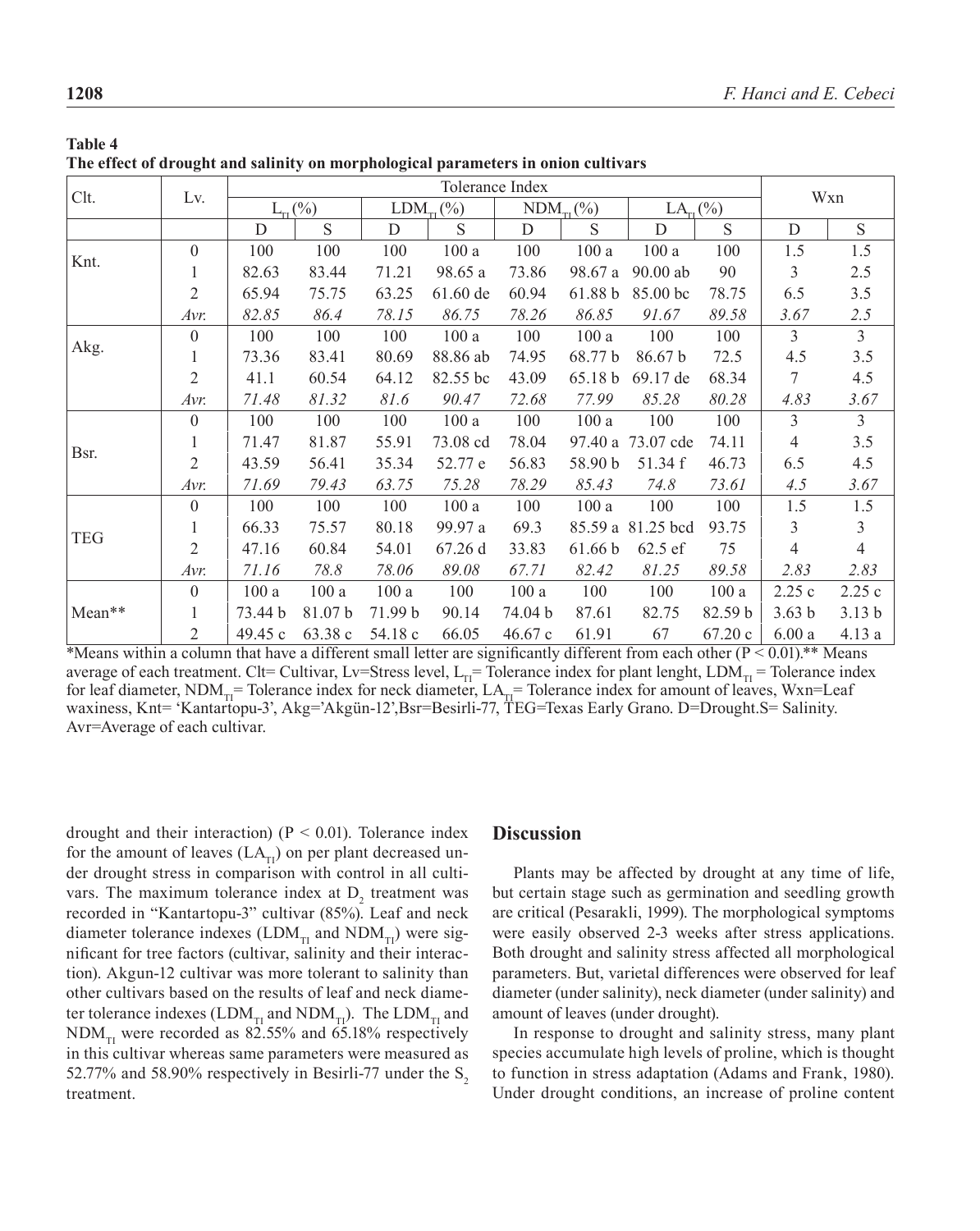in different species was reported by Zgallaiel et al. (2005), Vendruscoloet et al. (2007), Tatar and Gevrek (2008). Also elevated proline content in response to salinity has been reported in Goudarzi and Pakniyat (2008), El-Baz et al. (2003), and Sidari et al. (2008). The results of our study are in agreement with these reports. Proline increased significantly under both salinity and drought stress in comparison with control in all cultivars except for Besirli-77 cultivar under drought stress. The varietal differences were observed for proline changes under two stress factors. Drought and salinity stress imposed significantly decreased chlorophyll-a content. For this parameter, cultivars showed different responses to drought and salinity. Under the drought conditions, ratio of  $C_a/C_b$  did not affected significantly. This result can explained by the balance mechanism between  $C_a$  and  $C_b$ . The lack of effects on the chlorophyll-b and chlorophyll-a/b ratio indicates that chlorophyll-a is more sensitive to drought and salinity than chlorophyll-b (Mafakheri et al., 2010)

Significant differences were obtained for the two stresses regarding some parameters. For example, salinity had more severe effects on proline accumulation than drought. Whereas chlorophyll-a level was less affected under drought conditions than under salinity. High drought levels had a greater effect than high salinity levels on leaf waxiness.

# **Conclusion**

In conclusion, drought and salinity had a great effect on different parameters. Responses of onion cultivars were different for different parameters. The proline amount, chlorophyll-a, leaf water potential and leaf amount can be regarded as a useful tool for comparison of onion cultivars/genotypes under drought stress. The proline amount, chlorophyll-a and leaf diameter can serve as useful indicators of salt tolerance. Akgün-12 appeared more tolerant to salt and drought stress than the other cultivars. This result is agreement with our previously report (Hanci et al., 2012). This work was undertaken to compare the effects of salinity and drought stress on various physiological and morphological parameters in seedlings of onion. These results may be useful for further research and breeding of new onion cultivars for drought or salinity tolerance.

### *Acknowledgements*

The authors thank Yıldız DAŞGAN from the Çukurova University, Turkey for technical advice.

## **References**

- **Adams, E. and L. Frank,** 1980. Metabolism of proline and the hydroxyprolines. *Ann. Rev. Biochem*., **49**: 1005:1061.
- **Bates, L. S., R. P. Waldren and I. D.Teare**,1973. Rapid determination of free proline for water-stress studies. *Plant Soil*, **3** (9): 205-207.
- **Chinnusamy, V., A. Jagendorf and J. Zhu,** 2005. Understanding and improving salt tolerance in plants. *Crop Science Society of America*, **45**: 437-448.
- **Djekoun, A. and C. Planchon,** 1991. Water status effect on dinitrogen fixation and photosynthesis in soybean. *Agron. J.*, **83**: 316-322.
- **Dragland, S.**, 1974. Nitrogen and water requirements in onions. *Forskning og Forsok Landbruket*, **26**: 93-113.
- **Drinkwater, W. O. and B. E. Janes,** 1955. Effects of irrigation and soil water on maturity, yield, and storage of two onion hybrids. *Proc. Am. Soc. Hort. Sci.*, **66**: 267-279.
- **El-Baz, F. K., A. A. Mahamed and A. A. Aly,** 2003. Development of biochemical markers for salt stres tolerance in cucumber plants. *Pakistan Journal of Biological Sciences*, **6** (1-2).
- **FAO**, 2012. FAO Agricultural Statistical Database. http://faostat.org
- **Goudarzi, M. and H. Pakniyat**, 2008. Comparison between salt tolerance of various cultivars of wheat and maize. *J. Applied Sci.*, **8**: 2300-2305.
- **Hanci, F., E. Cebeci and Y. Y. Mendi,** 2012. Effects of NaCl and CaCl<sub>2</sub> on Germination performance of some local onion (*Allium cepa* L.) cultivars in Turkey. *Acta Hort., ISHS*, **960**: 203-209.
- **Hoagland, D. R. and D. I. Arnon**, 1950. The Water Culture Method for Growing Plants without Soil, Circ. 347, Berkeley, *CA California Agricultural Experiment Station*.
- **Joshi, N. and P. Sawant,** 2012. Response of onion (*Allium cepa* L.) seed germination and early seedling development to salt level. *International Journal of Vegetable Science*, **18** (1): 3-19.
- **Khan, M. A.**, 2002. Halophyte seed germination: success and pitfalls. In: A. M. Hegazi et al. (Eds.) International Symposium on Optimum Resource Utilization in Salt Affected Ecosystems in Arid and Semi-Arid Regions, *Desert Research Centre*, Cairo, pp. 346-358.
- **Koriem, S. O., M. M. A. El-Koliey and M. F. Wahba,** 1994. Onion bulb production from ''shandwell'' sets as affected by soil moisture stress. *Assuit J. Agric. Sci.*, **25**: 185-193.
- **Lichtenthaler, H. K. and A. R. Wellburn,** 1983. Determinations of total carotenoids and chlorophylls a and b of leaf extracts in different solvents. *Biochemical Society Transactions*, **11**: 591-592.
- **Maas, E. V. and G. J. Hoffman**, 1977. Crop salt tolerance Current assessment. *J. Irrig. Dram. Div.*, *ASCE*, 103: 115-134.
- **Mafakheri, A., A. Siosemardeh, B. Bahramnejad, P. C. Struik, Y Sohrabi,** 2010. Effect of drought stress on yield, proline and chlorophyll contents in three chickpea cultivars. *Australian Journal of Crop Science*, **4** (8): 580-585.